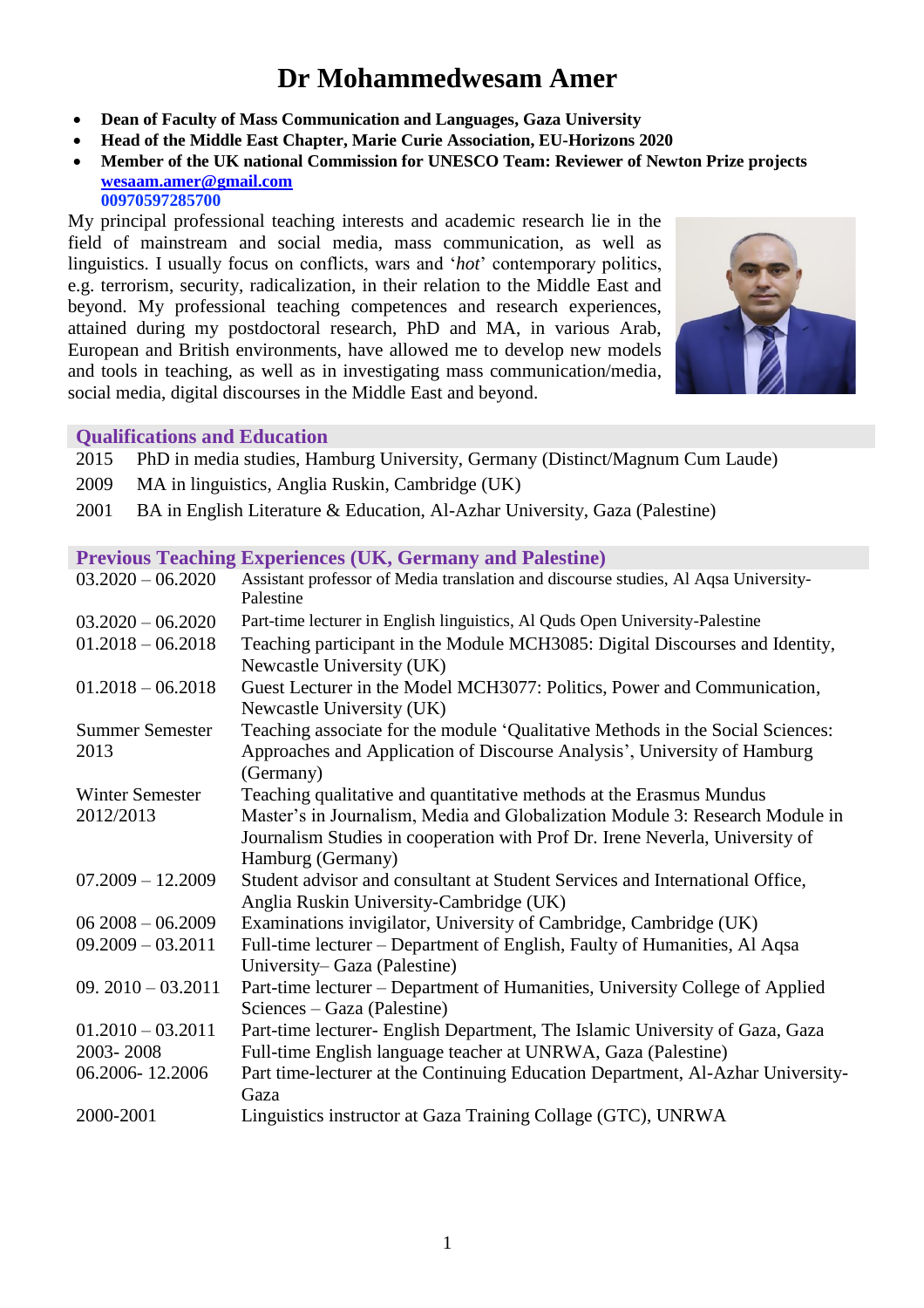# **Research Positions**

| $02.2019 - 06.2020$ | Fellow Researcher in social media communication and terrorism studies, Newcastle<br>University, UK |
|---------------------|----------------------------------------------------------------------------------------------------|
|                     |                                                                                                    |
| $02.2017 - 01.2019$ | EU-Marie Curie Fellow and Post-doctoral Researcher, Newcastle University (UK)                      |
|                     | Project: 'Media Warfare and the Discourse of Islamic Revival: The Case of the                      |
|                     | Islamic State' https://cordis.europa.eu/project/id/707482                                          |
| $05.2017 -$         | Visiting Researcher, Hamburg University (Germany):                                                 |
| 08.2017             | Project: Discursive and linguistic strategies of Islamist movements                                |
| 06.2012             | Right Livelihood College Workshop Alumnus, University of Bonn, the Campus of                       |
| 07.2014             | the Laureates of the 'Alternative Nobel Prize'. https://www.zef.de/1741.html                       |
| $10.2015 -$         | Associate Member, Centre for Media and Communication, Hamburg University                           |
| 10.2016             | Project: Islamist, Radical Movements and Social Media: analysis of rhetoric                        |
|                     | propaganda of Islmist movements.                                                                   |
|                     |                                                                                                    |

**Research Projects, Groups and Initiatives**

| $12.2018 -$   | Research associate for ERC Consolidating Grant Project, Newcastle University         |
|---------------|--------------------------------------------------------------------------------------|
| 02.2019       | Project Title: 'Techno-Discursive Analysis of Digital Discourses: Right wing         |
|               | populism, misogyny and Islamophobia in cyberspace (TeDADD)                           |
| $11.2018 -$   | Research associate for Consortium Project, Newcastle University                      |
| 12.2018       | Project: European (dis)union: digital radicalization, nationalism in Europe's public |
|               | sphere                                                                               |
| 10.2017       | Coordinator of Newcastle Discourse Group (NCDG). NCDG aims to address issues         |
|               | concerning the relationships between language, politics, media and culture           |
| $2013 - 2014$ | Coordinator, Graduate School Media and Communication, University of Hamburg          |
| $05.2012 -$   | Founder and co-organizer, War Interdisciplinary Studies Academy (WISA),              |
| 05.-2015      | University of Hamburg in cooperation with Prof Dr. Irene Neverla                     |
| $10.2011 -$   | Founder and coordinator: an academic exchange and partnership, media and             |
| 10.2015       | communication research center at University of Hamburg and Universities from the     |
|               | Arab World in cooperation with Prof Dr Uwe Hasebrink and Prof Dr Andreas             |
|               | Stuhlmann                                                                            |
|               |                                                                                      |

#### **Reviewing Experiences**

April 2019 – now Member of the UK national Commission for UNESCO Team: Reviewer of Newton Prize projects and applications

Reviewer for these peer-review international journals:

- Palgrave Communications <https://www.nature.com/palcomms/>
- Australian Journal of Linguistics<https://www.tandfonline.com/loi/cajl20>
- Critical Discourse Studies<https://www.tandfonline.com/loi/rcds20>
- Social Media + Society journal<http://journals.sagepub.com/home/sms>
- Journalism Journal<https://journals.sagepub.com/home/jou>
- Journals of Discourses (Majalat Khitabat in Arabic) <https://independent.academia.edu/MajalatKhitabat>

#### **Supervision Experiences**

# **Cross-disciplinary Interests for PhD and Post-doctoral research supervision**

Critical Discourse Analysis, Social Media Critical Discourse Studies, Digital Discourse Analysis, Multimodal Discourse Analysis, Political Communication, Politics, Power and Communication and Mass Communication Studies in relation to the Middle East, extremism, terrorism and beyond.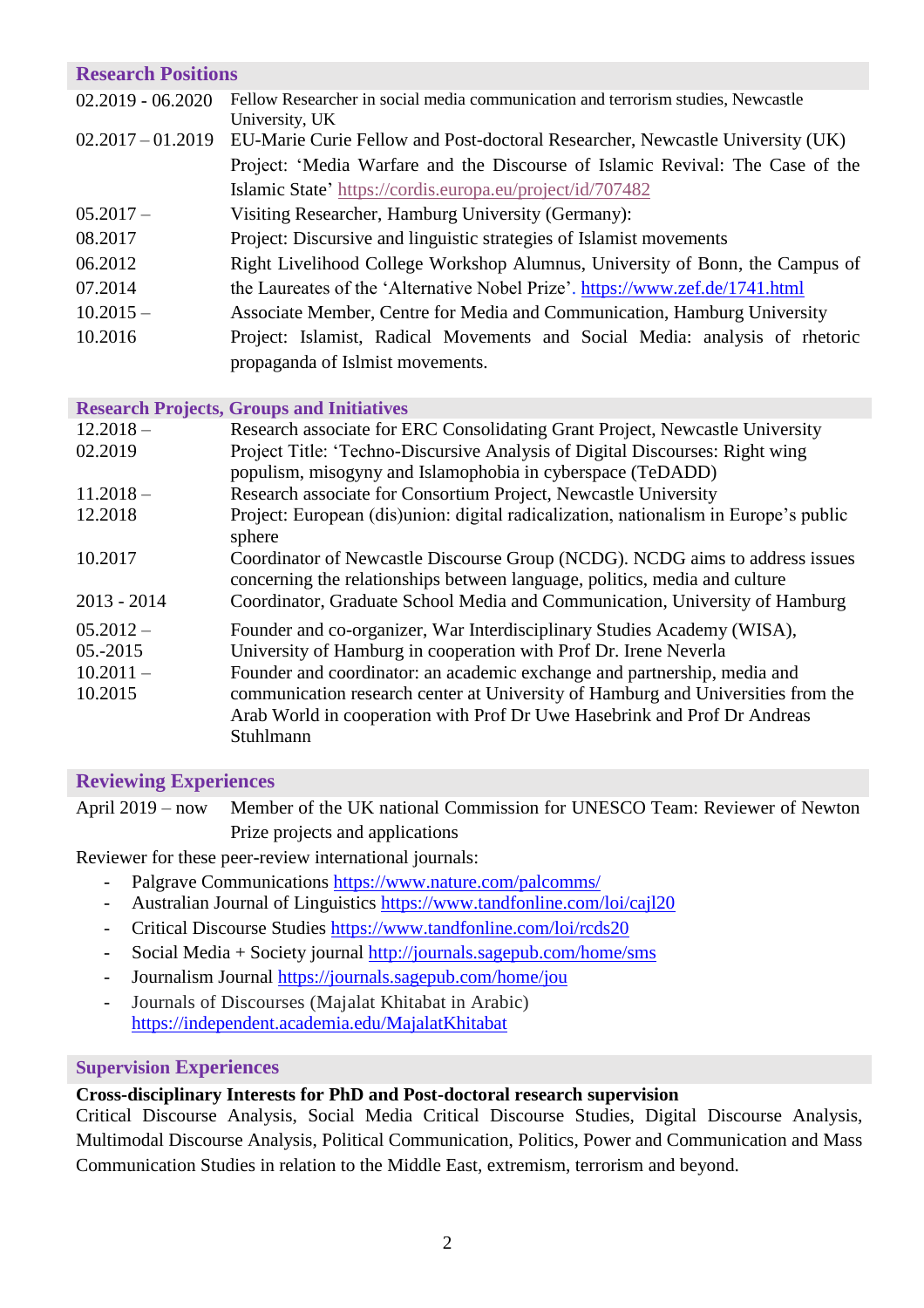# **First Supervisor for Completed MA Dissertations at Newcastle University: Examples,**

- A study of how companies use social media on brand management and its impact
- An investigation of how supervision is used on social media by public opinions
- The Development Tendency of Media in China-New Media
- The role of paid media on Sina microblog (Weibo)
- Exploring Media use: Overseas Chinese master students and their parents on WeChat

#### **Second Marker for Completed MA Dissertations at Newcastle University: Examples,**

- The study of social media on shaping and changing personal culture in China, taking WeChat and Weibo
- The Study of Self-representation on Different Social Media, Taking WeChat and Weibo
- Social Media, the Emergence of 'Meme Culture' and the effect on political discourse
- Real Key Opinion Leaders or just King of Like? An exploration of the rise of KOL engagement in Hong Kong
- Glocalisation and Advertising in Africa

#### **Research Scholarships and Awards**

| 2017 - 2019          | EU-Marie Curie Fellowship: Post doctorate Fellowship, Newcastle University     |
|----------------------|--------------------------------------------------------------------------------|
|                      | (U.K.)                                                                         |
| 2016-2017            | Swiss Government Excellence Scholarships, Post doctorate Fellowship, Neuchâtel |
| (I have rejected it) | University, Switzerland                                                        |
| $04.2011 - 10.2015$  | DAAD scholarship, PhD Study, University of Hamburg                             |
| 2014                 | Right Livelihood Campus, grant through DAAD, University of Bonn, Centre for    |
|                      | Development Research (ZEF)                                                     |
| $2008 - 2009$        | MA Grant, MA Study in Linguistics Anglia Ruskin University-Cambridge           |

# **Journalistic and Other Professional Experiences**

| 2017 | Paydesk-UK, Reporting, covering and corresponding for several news agencies on G- |
|------|-----------------------------------------------------------------------------------|
|      | 20 in Hamburg, Germany                                                            |

- 2016 2017 Expert of Media and Communication, Vielfalt Company in Germany, Vielfalt Company in cooperation with Jugenamt (Government Department of Youth), Pinneberg District, Germany: Media and Refugees
- 2016 2016 Social Worker: German Red Cross, Hamburg, Hamburg, Germany
- 2010 2011 Co-founder, Mashahid Company for Media Production and Training, Gaza
- 1998 2003 Fixer and Editor at Arabic Press center, Gaza

#### **Professional Membership and Partnership**

- Since 2018, European Communication Research and Education Association (ECREA)
	- 2016, Critical Approaches to Discourse Analysis across Disciplines (CADAAD)
		- 2016, Marie Curie Alumni Association (MCAA)
		- 2015, DAAD Alumni Association (DAAD-AA)
	- 2011, Hans-Bredow Institute (HBI)
	- 2015, Research Center for Media and Communication
	- 2012, German Middle East Studies Association for Contemporary Research and Documentation (DAVO)
	- Adyan Foundation, Beirut, Lebanon
	- 2016, The Royal Institute for Inter Faith Studies (RIIFS)
	- 2017, The American University in Cairo, Dr Reem Bassiouney
	- 2012, Arab Union of Photographers Association (Hamburg, Germany)
	- 2014, Creative Center for Training and Integration Association, Hamburg, Germany
	- 2010, Palestinian Association for Educational Researches & Community Training, Gaza
	- 2008, Palestinian National Association for Youth" P.N.A.Y"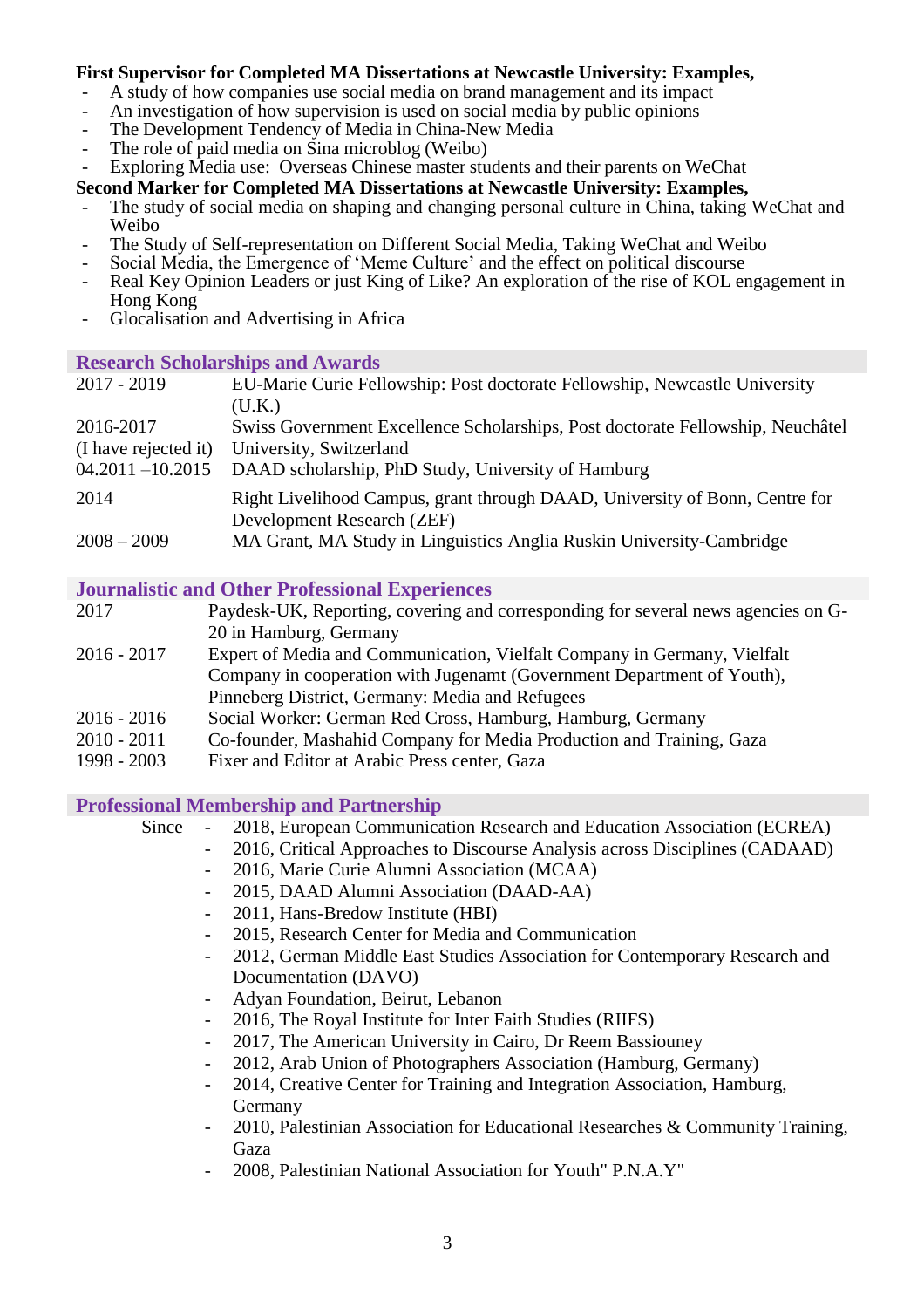#### **Publications**

- Majid KhosraviNik & Mohammedwesam Amer (2020) Social media and terrorism discourse: the Islamic State's (IS) social media discursive content and practices, Critical Discourse Studies, DOI: [10.1080/17405904.2020.1835684](https://doi.org/10.1080/17405904.2020.1835684)
- Amer, Mohammedwesam (2020) Terrorism and Social Media Discourse Studies: Issues, Challenges and Opportunities. In H. Wu Lee & M. Van de Logt (Eds.), Liberal Arts Perspectives on Globalism and Transnationalism: Within the knot (pp. 148-166). Cambridge Scholars Publishing: Lady Stephenson Library, Newcastle Upon Tyne.
- Amer, Mohammedwesam (2018 unpublished) Media Discourse of US-Led Strike on Syria in April 2018, Middle East Eye
- Amer, Mohammedwesam (2017a) Critical discourse analysis of war reporting in the international press: the case of the Gaza war of 2008–2009, Palgrave Communications, 3 (13). Available at <https://www.nature.com/articles/s41599-017-0015-2>
- Amer, Mohammedwesam (2017b): Critical Discourse Analysis of Journalistic Practices in the US and UK Press: The Case of the Gaza War of 2008-2009 in 'Reporting from the Wars 1850 – 201', Turner, Barry; Ibáñez, Daniel Barredo and Grattan, Steven James, VernonPress. Available a[t https://vernonpress.com/book/137](https://vernonpress.com/book/137)
- Amer, Mohammedwesam (2017c) 'Palestinian refugees in Iraq: Unsteady Situations', Journal of Palestinian Refugee Studies, 2(7), p.9-15. Available online at<https://prc.org.uk/upload/jprs/files/JPRS72.pdf>
- Amer, Mohammedwesam and Khalaf, Mai (2017d) 'Hashtag of Palestine 2016', 7amla, the Arab Centre for the Advancement of Social Media, published on May 4, 2017. In Arabic. Available at https://socialstudio.me/wp- [content/uploads/2017/07/Hashtag2016arabic.pdf](https://socialstudio.me/wp-%20content/uploads/2017/07/Hashtag2016arabic.pdf)
- Amer, Mohammedwesam (2016): War Reporting in the International Press: A Critical Discourse Analysis of the Gaza War of 2008-2009. PhD Thesis. Department of Language, Literature and Media. University of Hamburg. Available online at<http://ediss.sub.uni-hamburg.de/volltexte/2016/7899/>
- Amer, Mohammedwesam (2009, unpublished): The Coverage of the Israeli Siege of the Gaza Strip (Palestine) in the British Press. MA. Department of English and Media, Anglia Ruskin University. English, Communication, Film and Media.

## **Organising Conferences/Symposiums**

| 31.10.2020 | Electronic Learning across Countries during the Coronavirus Pandemic: Palestine,<br>Greece, UK, Oman and Malaysia<br>Gaza University |
|------------|--------------------------------------------------------------------------------------------------------------------------------------|
|            | https://sites.google.com/view/guivs/home                                                                                             |
| 09.2020 -  | Coverage of the Arab and International Media for the Israeli-Palestinian Conflict, Gaza                                              |
|            | University                                                                                                                           |

#### **Selected Presentations at Academic Conferences**

| <b>ECREA 2018</b>  | Presentation: 7 <sup>th</sup> European Communication Conference (ECC) "Centres and Peripheries: |
|--------------------|-------------------------------------------------------------------------------------------------|
|                    | Communication, Research, Translation"                                                           |
|                    | Title: Conflict and Social Media Discourse Studies: Issues, Challenges and                      |
|                    | Opportunities/Solutions                                                                         |
| CADAAD             | Presentation: Social Media Critical Discourse Studies - Discursive construction and             |
| conference         | dissemination of Conflict & Terror, Hate Speech and Identity on participatory digital           |
| 4-6 July 2018      | platforms                                                                                       |
|                    | Title of Paper: ISIS Multimodal Discourse of Identity and Legitimacy on Social Media: A         |
|                    | Social Media Critical Discourse Analysis                                                        |
| $04 - 06$ February | Presenter and Panelist: Liberal Arts International Conference, Local Dreams, Global Vision:     |
| 2018               | <b>Multi-Disciplinary Perspectives</b>                                                          |
|                    | Title: Social Media Discourse and Terrorism: Critical Analysis of the Islamic State's Social    |
|                    | Media Practices, Texas A&M University (Doha)                                                    |